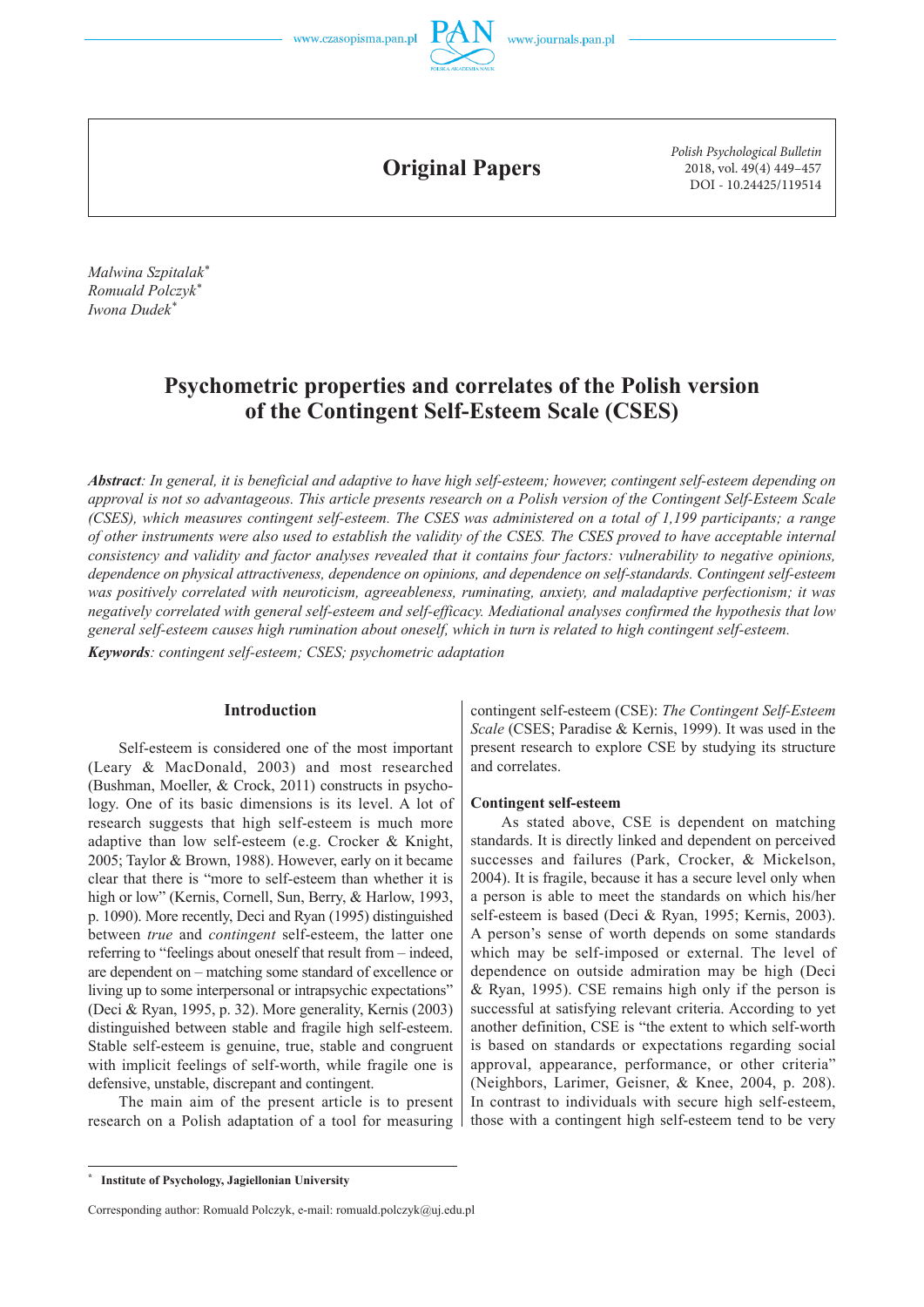450 *Malwina Szpitalak, Romuald Polczyk, Iwona Dudek*

dependent on feedback from the environment and their self-esteem is constantly challenged; this leads to constant need to enhance and protect it (Kernis, 2003). According to Zeigler-Hill, Besser and King (2011), all the benefits of high self-esteem are available only to persons with secure self-esteem.

## **Measuring contingent self-esteem**

Studies of CSE have been carried out using two somewhat different models. The first one assumed that CSE is a relatively stable general or global trait (Deci & Ryan, 1995; Kernis, 2003). In this approach no specific domains in which self-esteem is founded are analyzed. An example of an operationalization stemming from this perspective is the CSES used in the present research, originally developed by Paradise and Kernis (1999) as a unidimensional measure. In contrast, the second approach assumes that people differ in domains in which self-esteem is founded. Such an idea was noted by James as early as in 1890:

*I, who for the time have staked my all on being a psychologist, am mortified if others know much more psychology than I. But I am contented to wallow in the grossest ignorance of Greek. My deficiencies there give me no sense of personal humiliation at all. Had I pretensions to be a linguist, it would have been just the reverse* (James, 1890, p. 310).

Tools rooted in this model aim at identifying the specific domain on which self-esteem is dependent. A well-known example is Contingencies of Self-Worth Scale (CSW, Crocker, Luhtanen, Cooper, & Bouvrette, 2003). It assesses seven domains on which self-worth may be staked: academics, appearance, approval from others, competition, family support, God's love, and virtue. Apart from the CSW, there are a few tools to measure some specific domains on which self-esteem is dependent. One is the *Performance-Based Self-esteem Scale* (Hallsten, Josephson, & Torgén, 2005). The authors declare it to be a measure of general self-esteem contingency, however, three out of its four items relate to the tendency to base self-esteem on the quality of work. Another tool is *Friendship Contingent Self-Esteem* (Cambron, Acitelli, & Steinberg, 2010) measuring the extent to which people tend to base their self-esteem on the quality of their friendships. Another is *Competence-based and Relation-based Self-Esteem Measures* (Johnson & Blom, 2007), which measures the two areas of CSE mentioned in its title. Also, *Relationship-contingent self-esteem* (Knee, Canevello, Bush, & Cook, A., 2008; Knee, Patrick, & Neighbors, 2001) refers to an unhealthy form of self-esteem that depends on one's relations. Further, there is *Child-invested Contingent Self-Esteem Scale* (Assor, Roth, Israeli-Halevi, Freed, & Deci, 2007) tapping the extent to which parents' self-esteem is contingent on children's achievement.

The *Stability of Self Scale* (Rosenberg, 1965) is also worth noting as it measures the subjective stability of self-esteem. Likewise, Sowislo, Orth and Meier (2014) applied an interesting method for measuring contingent self-esteem, using daily diary data and computing a statistical index of self-esteem contingency capturing the degree to which the participant's daily self-esteem fluctuates in response to events occurring on the same day.

## **Correlates of contingent self-esteem**

First of all, CSE was shown to be negatively related to health: it correlated positively with depression and suicidal tendencies (Cambron & Acitelli, 2010; Cambron et al., 2010; Lakey, Hirsch, Nelson, & Nsamenang, 2014; but see: Sowislo et al., 2014), as well as with level of alcohol consumption and the amount of problems caused by alcohol consumption (Neighbors et al., 2004). Also, CSE, as measured by the CSE subscale of the *Pathological Narcissism Inventory* (Pincus et al., 2009) was positively related to proactive and reactive aggression in adolescents (Barry, McDougall, Anderson, & Bindon, 2018), especially when rumination was high (Turner & White, 2015). Performance-based self-esteem predicted burnout and in some analyses mediated the impact of stressors on burnout (Blom, 2012; Dahlin, Joneborg, & Runeson, 2007). Interestingly, performance-based self-esteem was shown to increase from the first to the third years of education for the nursing students (Hallsten, Rudman, & Gustavsson, 2012). Positive correlation between CSE and instability of self-esteem has been shown (Patrick, Neighbors, & Knee, 2004). Competence-based self-esteem correlated positively with perfectionism and toxic achieving, while relation-based self-confidence was related to affiliation and dependency needs (Johnson & Blom, 2007). Also, relationship-based self-esteem was positively related to all of the dimensions of the CSW apart from God's love, as well as to private and public self-consciousness and social anxiety (Knee et al., 2008). Relationship-specific contingent self-esteem predicted relationship-specific self-presentation, while friendship-contingent self-esteem predicted self-presentation in both friendships and romantic relationships (Øverup, Brunson, & Acitelli, 2015). CSE predicted compulsive buying, and this relationship was mediated by fear of negative evaluation and social identity (Roberts, Manolis, & Pullig, 2014). Vulnerable narcissism was related positively to all dimensions of the CSW, apart from God's love, while grandiose narcissism correlated positively with competition CSW and negatively with Others' approval CSW (Zeigler-Hill, Clark, & Pickard, 2008). Finally, contingent and general self-esteem were negatively related in most existing research (e.g. Barry et al., 2018; Cambron & Acitelli, 2010; Crocker et al., 2003; Johnson & Blom, 2007; Knee et al., 2008; Lakey et al., 2014; Wuyts, Vansteenkiste, Soenens, & Assor, 2015; Zeigler-Hill et al., 2011).

In this article, research using the Polish adaptation of the CSES (Paradise & Kernis, 1999) is presented. We are aware of only three cross-cultural adaptations of the CSES: a Hungarian one (Sági, 2015), in which the internal reliability of the scale was between .72 and .91, a Japanese one (Ito, 2005, alpha  $= 0.80$ ), and a German one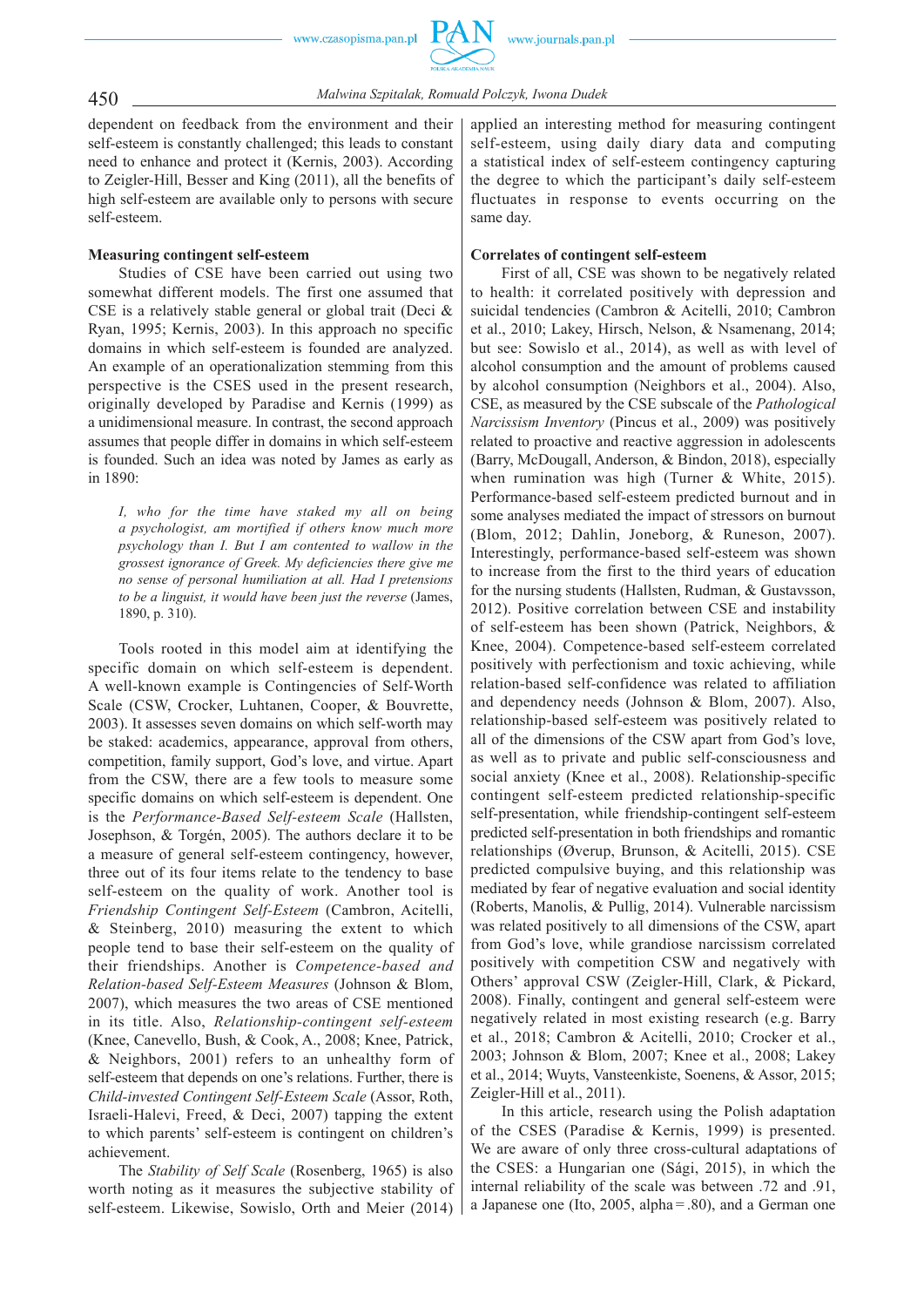(Schwinger, 2008; alpha  $= 0.86$ ). Given this scarcity, it might be interesting to explore the psychometric and correlational properties of the CSES in a different culture, as this may shed some light on the validity of the construct itself.

To assess its construct validity, it was assumed that the results on the CSES should be negatively related to general (not fragile) self-esteem because these two constructs are negatively related almost by definition: stable non-contingent high self-esteem precludes CSE, and vice versa. We also assumed that CSE would be positively related to ruminating (especially about oneself) because this may create uncertainty: a person willing to make his self-esteem dependent on information from the environment may be prone to continuously think about this environment, analyzing whether it provides the expected praises. In contrast, a person who does not worry much about feedback from the environment may be less willing to ruminate about it.

Given all these premises, a mediation hypothesis was formulated which postulated that general self-esteem influences CSE *via* rumination: the lower the general self-esteem, the more rumination occurs; the more rumination, the more fragile is the self-esteem. A strong negative relationship between general (noncontingent) self-esteem and rumination has already been found (Szpitalak & Polczyk, 2015). In summary, it may be that low general self-esteem promotes rumination about oneself, which in turn may result in enhanced CSE. We did not expect such a mediated relationship in the case of ruminating about the outer social environment. A person prone to rumination about him/herself may also tend to ruminate about the social environment, but there is no reason to expect that ruminating about the environment would threaten someone's own self-esteem by making it fragile and dependent on contingencies.

Other relationships related to analysing the construct validity of the CSES concern trait anxiety, neuroticism, perceived self-efficacy, and adaptive and maladaptive perfectionism. Anxiety, as well as neuroticism, was expected to be positively correlated with CSE because seeking confirmation from the environment must necessarily fail in a number of cases; this may create anxiety and unstable self-esteem may generally be related to unstable emotionality and anxiety (Fecenec, 2008; Roberts & Monroe, 1992; Szpitalak & Polczyk, 2015). Perceived self-efficacy was expected to be lower in the case of enhanced CSE because people who think they are very effective should not seek much approval from the environment. It was hypothesized that maladaptive perfectionism would be positively correlated with CSE because constantly looking for approval may cause a person to look for perfection not in a "healthy" way, but rather compulsively and neurotically. A constant discrepancy between ideal self, ought self, and actual self is typical of maladaptive perfectionism (Snyder, 1997; Szczucka, 2010) and may contribute to CSE. In contrast, "healthy" adaptive perfectionism should not be related to CSE.

Finally, yielding to various harmful temptations was chosen to assess the discriminant validity of the CSES, as there were no a priori reasons to expect correlations between CSE and yielding to temptations.

### **Method**

## **Participants**

Results of 1,199 participants were analysed (722 women and 475 men; two participants did not reveal their age). Their mean age was 25.0, *SD* = 10.3, range 14–74). This total sample was used to analyse the psychometric properties of the CSES. Various subsamples were used to analyse the correlations between the CSES and other tests (exact *Ns* stated in relevant tables).

### **Procedure**

The participants were tested either individually or in groups, Paper versions of the tests were used, apart from the MAC-S, which involved a web-based procedure.

## **Instruments (apart from the CSES described in the Introduction)**

### *Contingent Self-Esteem Scale*

CSES was designed as a unidimensional questionnaire consisting of 15 items, e.g., "My overall feelings about myself are heavily influenced by how much other people like and accept me". The statements are answered on a five-point Likert scale, from "Not at all like me" to "Very much like me". Kernis (2003) reported a four-week stability of .77 and internal consistency of the CSES as .85; these results are identical to those of Patrick, Neighbors and Knee (2004). Neighbors et al., (2004) estimated the internal reliability of CSES as .79.

### *Personality traits*

NEO Five Factor Inventory (NEO-FFI; McCrae & Costa, 1985; Polish adaptation: Zawadzki, Strelau, Szczepaniak, & Śliwińska, 1998) is a well-known inventory designed to measure the five major personality domains: Neuroticism, Extraversion, Openness, Agreeableness, and Conscientiousness. It includes 60 items answered on a 5-point Likert scale. The Neuroticism subscale was used to verify the postulated hypothesis, the remaining factors were analysed for exploratory reasons.

#### *Self-esteem*

Self-Liking/Self-Competence Scale-Revised (SLCS-R; Tafarodi & Swann, 2001; Polish adaptation: Szpitalak & Polczyk, 2015) is a 16-item questionnaire measuring two dimensions of self-esteem: self-competence and self-liking. Answers are given on a 5-point Likert scale.

### *Rumination*

Rumination Questionnaire (RQ; Baryła & Wojciszke, 2005) measures rumination – compulsive or recurring thoughts that are unrelated to actions that are being currently executed. It includes two subscales: ruminating about oneself and ruminating about the social world. It consists of 20 statements, 10 for each subscale, rated on a 5-point Likert scale.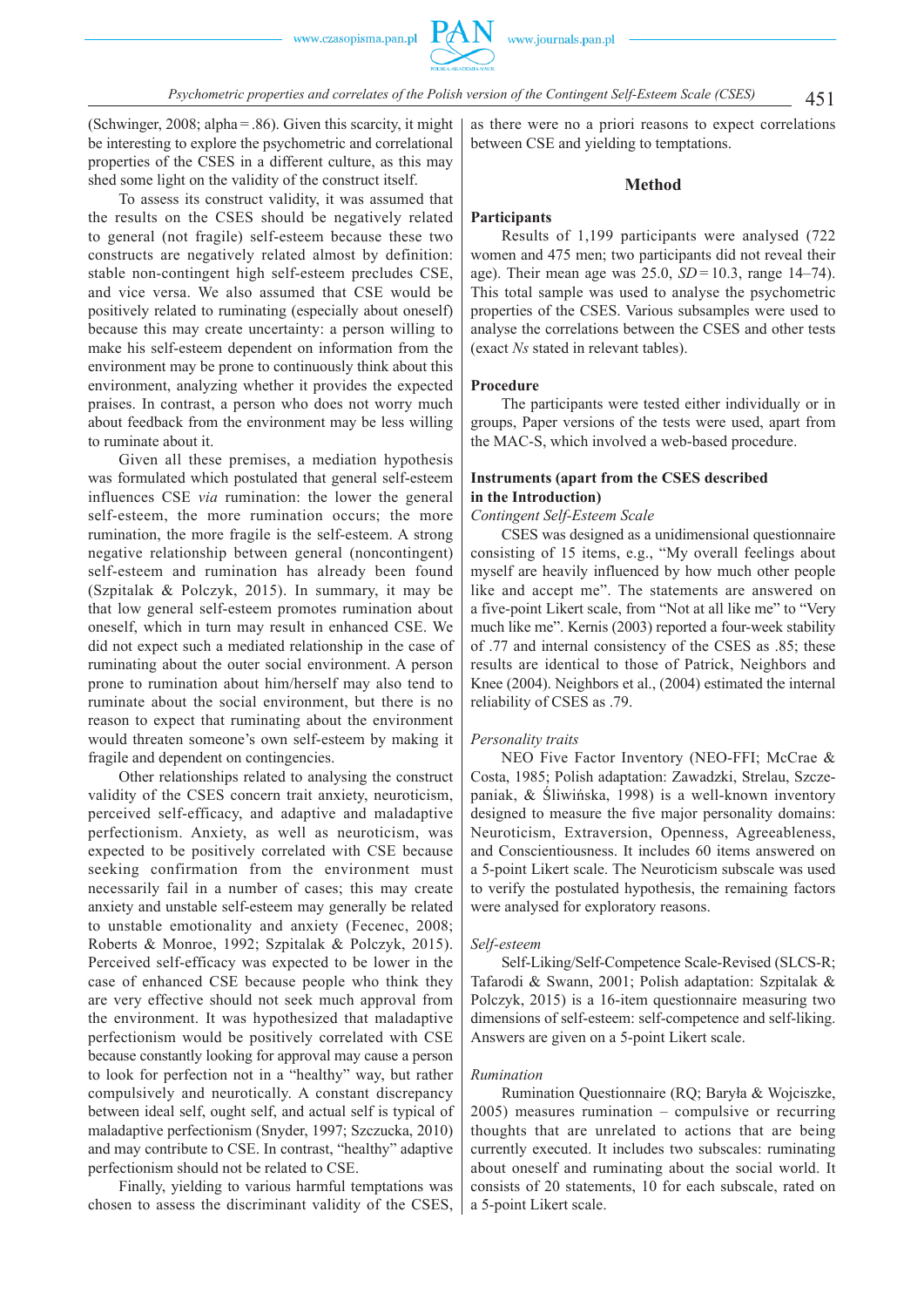

# 452 *Malwina Szpitalak, Romuald Polczyk, Iwona Dudek*

*Anxiety*

State-Trait Anxiety Inventory (STAI; Spielberger, Gorsuch, & Lushene, 1970, Polish adaptation: Spielberger, Strelau, Tysarczyk, & Wrześniewski, 1997) measures anxiety conceptualized as the current state and a general trait. It consists of 20 adjectives rated by subjects on a 4-point Likert scale.

# *Self-efficacy*

Generalized Self-Efficacy Scale (GSES; Schwarzer, 1993; Polish adaptation: Juczyński, 2009) is a tool designed to measure a general sense of perceived self-efficacy: the belief that one can perform novel or difficult tasks and cope with adversity. It includes 10 items scored on a 4-point scale.

# *Perfectionism*

Adaptive and Maladaptive Perfectionism Questionnaire (Szczucka, 2010) consists of 35 items measuring two aspects of perfectionism: adaptive perfectionism, which is "healthy" and characterized by satisfaction derived from achieving high quality results while tolerating imperfections; maladaptive perfectionism is characterized by extreme standards and expectations, a self-critical attitude and anxiety caused by imperfections.

# *Yielding to temptations*

Yielding to Temptations Scale (Brycz, 2010) is a tool intended to measure the tendency to yield to harmful temptations that threaten important values. The values on which the tool is based were adapted from the 10-value system by Schwartz and Rubel-Lifschitz (2009). The values were grouped into three factors: safety, duties, and promotion.

# **Results**

The mean of the general score on the CSES was 3.4  $(SD = 0.6$  range: 1.4–3.4); this is slightly above the "neutral" answer. Women scored higher than men did (*Ms* = 3.5 *vs*. 3.1; *SDs* respectively: 0.6 and 0.5;  $t(1195) = 11.2$ ,  $p < .001$ , Cohen  $d = 0.7$ ). The correlation with age was negative and significant due to the large sample, but very small  $(r(1195) = -.15, p < .001)$ .

The internal reliability as measured by the Cronbach alpha was .81 and McDonald's omega total was .85 (McDonald, 1999); four-week test-retest stability was .78. A confirmatory factor analysis verifying the unidimensional factor structure postulated by Paradise and Kernis (1999) was performed. As the questions on the CSES are answered on an ordered scale, the method of weighted least squares with mean and variance adjustment was applied, as recommended by Reise, Moore, and Haviland (2010). The analyses were done with *lavaan* software (Rosseel, 2012) running under the *R* Environment (R Core Team, 2016). The results were as follows: *DWLS* (90, *N* = 1199) = 1986.7, *p* < .001, *CFI* = .90, *TLI* = .88, *RMSEA* = .13 [.12, .14].

As the results indicate that a unidimensional structure does not fit the data well, an exploratory factor analysis with VARIMAX rotation was performed on half of the general sample  $(n = 600)$  to explore the factor structure of the tool (Table 1).

|                                                                                                                               | Factor |       |       |       |
|-------------------------------------------------------------------------------------------------------------------------------|--------|-------|-------|-------|
|                                                                                                                               | 1      | 2     | 3     | 4     |
| 15. Even in the face of rejection, my feelings of self-worth remain unaffected. (R)                                           | .83    |       |       |       |
| 9. My feelings of self-worth are basically unaffected when other people treat me badly. (R)                                   | .76    |       |       |       |
| 2. Even in the face of failure, my feelings of self-worth remain unaffected. (R)                                              | .72    |       |       |       |
| 13. Even on a day when I don't look my best, my feelings of self-worth remain unaffected. (R)                                 | .54    |       |       |       |
| 6. An important measure of my worth is how physically attractive I am.                                                        |        | .81   |       |       |
| 14. My overall feelings about myself are heavily influenced by how good I look.                                               |        | .79   |       |       |
| 8. If I am told that I look good, I feel better about myself in general.                                                      |        | .69   |       |       |
| 4. My overall feelings about myself are heavily influenced by how much other people like                                      |        |       | .73   |       |
| and accept me.                                                                                                                |        |       |       |       |
| 10. An important measure of my worth is how well I perform up to the standards that other<br>people have set for me.          |        |       | .70   |       |
| 7. My overall feelings about myself are heavily influenced by what I believe other people are<br>saying or thinking about me. |        |       | .64   |       |
| 5. If I get along well with somebody, I feel better about myself overall.                                                     |        |       | .63   |       |
| 3. A big determinant of how much I like myself is how well I perform up to the standards that<br>I have set for myself.       |        |       |       | .73   |
| 1. An important measure of my worth is how competently I perform.                                                             |        |       |       | .71   |
| 12. When my actions do not live up to my expectations, it makes me feel dissatisfied with myself.                             |        |       |       | .64   |
| Cronbach alphas (McDonald's omega total)                                                                                      | .74    | .75   | .73   | .55   |
|                                                                                                                               | (.79)  | (.86) | (.82) | (.64) |

# **Table 1. Factor loadings after VARIMAX rotation**

(R) reversed.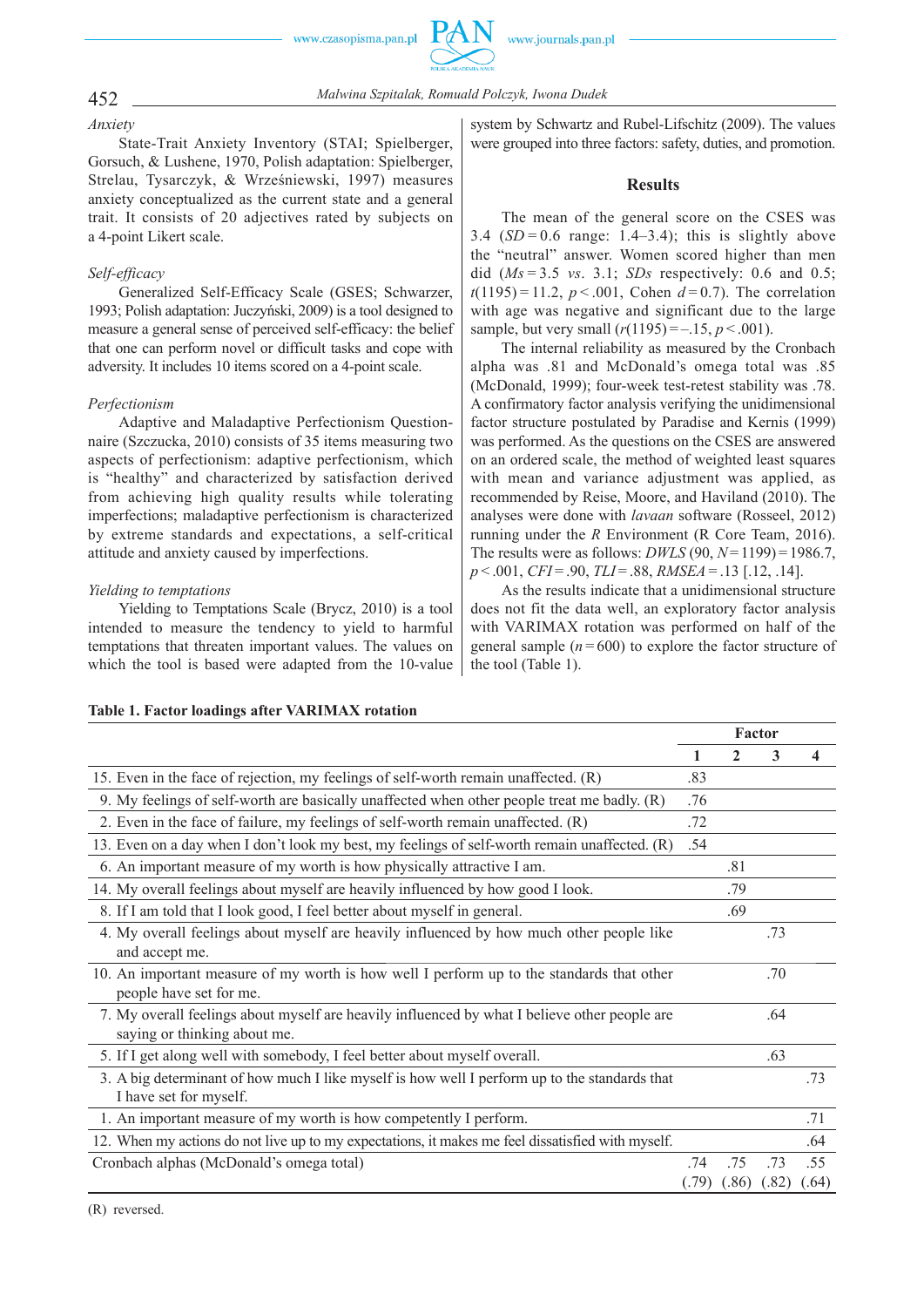Four factors were extracted, explaining about 57.4% of the variance of the scale. They were labelled and interpreted as follows: (1) vulnerability, i.e. the inability to ignore negative opinions and rejection from others (reverse coding of questions); (2) dependence on attractiveness, i.e. self-esteem conditioned on perceived physical self-attractiveness; (3) dependence on opinions, i.e. the tendency to depend on the opinions of others; (4) dependence on self-standards, i.e. conditioning the self-esteem based on perceived fulfilling of one's own standards.

This factor structure was verified on the second half of the general sample  $(n=599)$  by means of confirmatory factor analysis. The minimum function test statistic (DWLS) was  $279.90$  ( $df = 71$ ); this was statistically significant. This was obviously due to the large sample size, but the fit indices indicated a good fit: *GFI* = .99. *AGFI* = .97, *CFI* = .98, *TLI* = .97, *RMSEA =* .07 [.06, .08].

As the confirmatory factor analyses indicated a good fit of the four-factor model, all following analyses included the general score on the CSES, as well as the subscales computed according to the factors. To start with, correlational analyses were performed between the general score on the CSES, as well as its subscales and the remaining variables (Table 2).

 In accordance with the predictions, neuroticism, maladaptive perfectionism, and anxiety were positively related to CSE. Negative correlation emerged in the case of perceived self-efficacy. As for the remaining traits of the Big Five, in the case of extraversion only one very small positive correlation was significant: depending on one's own attractiveness. Openness was negatively related to depending on opinions. Agreeableness was positively related to CSE, apart from subscales relating to depending on own attractiveness and standards. Finally, consciousness was negatively related to CSE, but in the case of depending on standards, the correlation was positive.

Most correlations (eight out of ten) of the results on the CSES with SLCS-R were negative and significant; all correlations of the CSES with ruminating about the self were significant and positive. In the case of ruminating about the social world, the correlations were lower and only significant in three cases. Finally, the correlations between self-liking and self-confidence, and between self-liking and ruminating about the self were negative and significant (*r*s respectively: –.59 and –.43). Those with ruminating about the social world were significant, but lower: *r*s: –.30 and  $-.24$ .

Results of the following mediation analyses are presented in Table 3.

|                            | $\boldsymbol{N}$ | <b>CSES</b> - Total | Vulnerability | <b>Attractiveness</b> | <b>Opinions</b> | <b>Standards</b> |
|----------------------------|------------------|---------------------|---------------|-----------------------|-----------------|------------------|
| Vulnerability              | 1,199            | $75**$              |               |                       |                 |                  |
| Attractiveness             | 1,199            | $.75**$             | $.36**$       |                       |                 |                  |
| Opinions                   | 1,199            | $.80**$             | $.43**$       | $.55**$               |                 |                  |
| <b>Standards</b>           | 1,199            | $.48**$             | $.17**$       | $.27**$               | $.22**$         |                  |
| Neuroticism                | 194              | $.59**$             | $.59**$       | $.39**$               | $.46**$         | $.17*$           |
| Extraversion               | 194              | .07                 | $-.07$        | $.19**$               | .13             | $-.02$           |
| Openness                   | 194              | $-.14*$             | $-.14$        | $-.01$                | $-.22**$        | .01              |
| Agreeableness              | 194              | $.22**$             | $.19**$       | .12                   | $.23**$         | .07              |
| Consciousness              | 194              | $-.17*$             | $-.26**$      | $-.11$                | $-.18*$         | $.18*$           |
| Self-liking                | 550              | $-.42**$            | $-.55**$      | $-.17**$              | $-.28**$        | $-.12**$         |
| Self-confidence            | 550              | $-.25**$            | $-.34**$      | $-.06$                | $-.21**$        | .01              |
| Ruminating – self          | 140              | $.44**$             | $.48**$       | $.23**$               | $.30**$         | $.25**$          |
| Ruminating - social world  | 140              | $.21*$              | $.20*$        | .04                   | $.27**$         | .01              |
| Anxiety - trait            | 114              | $.31**$             | $.43**$       | $.20*$                | $.19*$          | .00              |
| Maladaptive perfectionism  | 152              | $.39**$             | $.40**$       | $.21**$               | $.29**$         | $.23**$          |
| Adaptive perfectionism     | 152              | .11                 | $-.05$        | .04                   | .07             | $.31**$          |
| Self-efficacy              | 114              | $-.20*$             | $-.28**$      | $-.09$                | $-.26**$        | $.28**$          |
| Temptations - Duties       | 124              | .01                 | .16           | $-.02$                | $-.11$          | .00              |
| Temptations - Promotion    | 124              | .15                 | $.25**$       | .08                   | .03             | .04              |
| Temptations - Ego-strength | 124              | $-.17$              | $-.03$        | $-.21*$               | $-.17$          | $-.09$           |

**Table 2. Correlations among results on the CSES and other variables**

\*  $p < .05$ ; \*\*  $p < .01$ .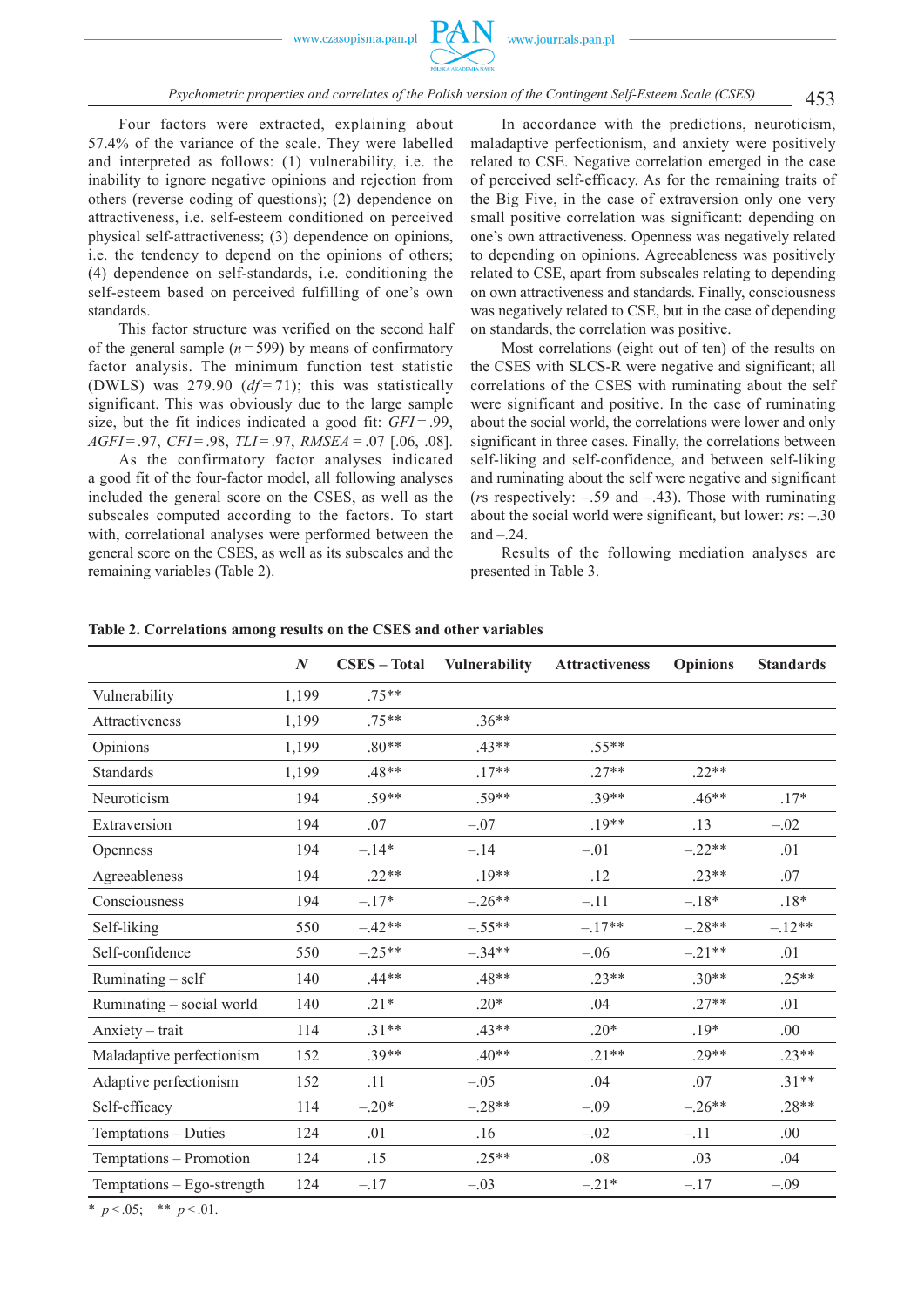454 *Malwina Szpitalak, Romuald Polczyk, Iwona Dudek*



| <b>Predictor</b> | <b>Mediator</b>                      | <b>Outcome variable</b> | <b>Effect</b> | Sobel t | $\boldsymbol{p}$ |
|------------------|--------------------------------------|-------------------------|---------------|---------|------------------|
| Self-liking      |                                      | CSES - Total            | $-.22$        | $-2.87$ | $.004*$          |
|                  | Ruminating<br>about Self             | Vulnerability           | $-.02$        | $-2.31$ | $.021*$          |
|                  |                                      | <b>Attractiveness</b>   | $-.02$        | $-1.89$ | .058             |
|                  |                                      | Dependence              | $-.02$        | $-1.94$ | .052             |
|                  |                                      | <b>Standards</b>        | $-.02$        | $-2.47$ | $.013*$          |
| Self-competence  |                                      | CSES - Total            | $-.30$        | $-3.65$ | $< 0.01*$        |
|                  | Ruminating<br>about Self             | Vulnerability           | $-.03$        | $-3.65$ | $< 0.01*$        |
|                  |                                      | Attractiveness          | $-.02$        | $-2.44$ | $.015*$          |
|                  |                                      | Dependence              | $-.02$        | $-2.65$ | $.008*$          |
|                  |                                      | <b>Standards</b>        | $-.02$        | $-2.67$ | $.008*$          |
| Self-liking      | Ruminating<br>about the social world | CSES - Total            | $-.03$        | $-1.00$ | .318             |
|                  |                                      | Vulnerability           | .01           | $-.41$  | .679             |
|                  |                                      | <b>Attractiveness</b>   | .01           | .08     | .936             |
|                  |                                      | Dependence              | $-.01$        | $-1.98$ | $.048*$          |
|                  |                                      | <b>Standards</b>        | .01           | .42     | .677             |
| Self-competence  | Ruminating<br>about the social world | CSES - Total            | $-.07$        | $-1.53$ | .125             |
|                  |                                      | Vulnerability           | $-.01$        | $-1.31$ | .190             |
|                  |                                      | Attractiveness          | .01           | $-.35$  | .729             |
|                  |                                      | Dependence              | $-.01$        | $-1.98$ | $.047*$          |
|                  |                                      | <b>Standards</b>        | .01           | .08     | .939             |

# **Table 3. Results of mediation analyses**

\*  $p < .05$ ; \*\*  $p < .01$ .

The pattern of results obtained was quite consistent with the hypothesis. Ten mediations were computed for general self-esteem as the predictor: CSE was the dependent variable and ruminating about oneself was the mediator. Eight were significant and the remaining two approached the conventional level of significance (*p*s: .052 and .058). In contrast, in the case of ruminating about the social world as the outcome variable, only two of the ten mediations were significant. Thus, the general hypothesis was confirmed: low general self-esteem causes rumination about oneself (but not about the environment), which in turn produces CSE.

### **Discussion**

This paper presents research on the Polish version of the CSES, a tool for measuring CSE. Its internal consistency was .81 (or even .85 by McDonald's omega); this value is satisfactory and comparable to those reported in other similar research (Kernis, 2003; Neighbors et al., 2004; Patrick et al., 2004).

## **Factor structure of CSES**

In the light of the factor analyses, the structure of the tool may not be unidimensional. Four factors were extracted and confirmed in the CFA: *vulnerability* (to negative opinions and rejection from others); *dependence on attractiveness*; *dependence on opinions*; and *dependence on self-standards*. The results suggesting that CSE may not be a unitary trait are congruent with most existing views and results (e.g. Crocker et al., 2003; Crocker & Knight, 2005; Schwinger, Schöne, & Otterpohl, 2015). In addition, they are in agreement with the view of Crocker and Knight (2005), who posit that everybody has contingencies as regards self-esteem, but these contingencies differ.

The obtained factor structure is strikingly consistent with the results of a similar research, presented by Schwinger et al. (2015). In Study 1, they performed an exploratory factor analysis on the German version of the CSES, and found four factors. The first one was other's approval, comprised by items emphasizing self-esteem to be dependent on other's people's judgements. It was almost identical to the first factor obtained in our study – three out of four items were identical to those reported by Schwinger et al. (2015). We preferred to call this factor *vulnerability*, that is, the inability to ignore negative opinions and rejection from others. The second factor was clearly identical in both studies (all three items present in both of them); Schwinger et al. called it appearance, while we preferred the name *dependence on attractiveness*. The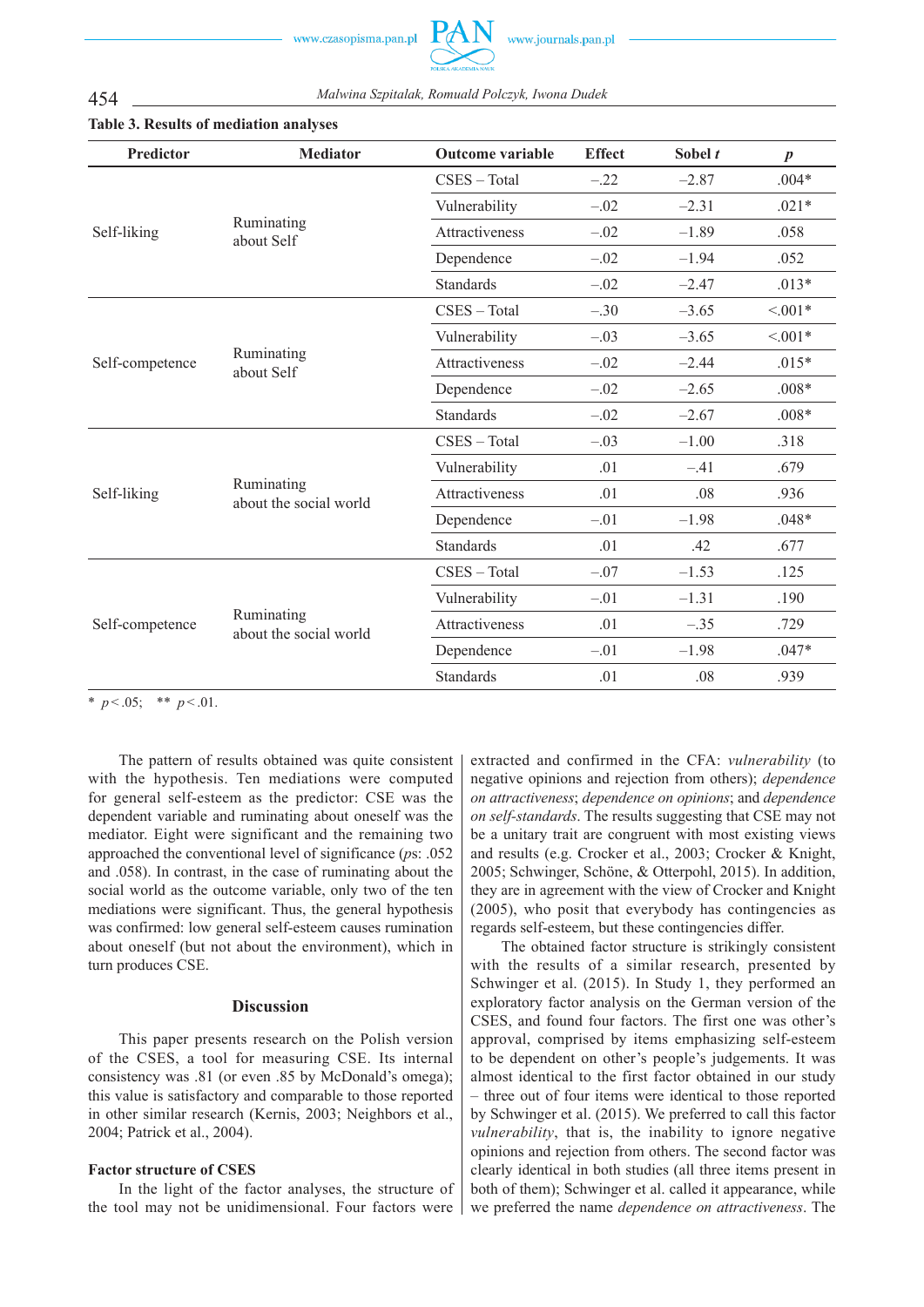

third factor was somewhat more problematic, both in the present study (called *dependence on opinions*) and in the analysis by Schwinger et al. 2015 (called the need for social support) – only one item was present in both studies in this factor. The fourth factor was again identical in both studies, and called *dependence on self-standards* in the present study, and self-competence in the study by Schwinger et al. (2015). While we preferred somewhat other terminology, the number of the factors and their content was remarkably similar in both studies. In sum, both studies confirm that the structure of CSE as measured by CSES is not unidimensional.

Moreover, when Schwinger et al. conducted a factor analysis on all items from the CSW and CSES simultaneously, the resulting factor structure resembled the original six-factor structure of the CSW. This means that the items comprising the CSES could be integrated into the factor structure of the CSWS. This further confirms that is better to distinguish among various areas of contingent self-esteem then to consider it to be unidemensional.

### **Validity of CSES and mediation analyses**

In accordance with the predictions, neuroticism was positively related to the results on the scores on the CSES, although depending on standards yielded a substantially lower correlation magnitude. Extraversion was only related to depending on attractiveness, perhaps because some "showing off" related to extraversion may include appearance. Openness was negatively related to depending on opinions, which may mean that possessing an open mind makes a person indifferent to the opinions of others. Agreeableness was positively related to vulnerability to negative opinions and dependence on opinions, perhaps because seeking someone's approval assumes being nice and conciliatory to them. Finally, interesting results emerged in the case of conscientiousness: the general score on the CSES was negatively related to it, as was vulnerability to negative opinions, dependence on attractiveness and opinions. These negative correlations may be explained by the hypothesis that being conscientious and scrupulous requires concentrating on one's own standards, not on the opinions of others. This interpretation is supported by the fact that depending on one's own standards was *positively* correlated with conscientiousness. This is yet another sign that depending on one's own standards is not necessarily a facet of CSE.

In addition, in accordance with the hypothesis, CSE was negatively related to noncontingent self-esteem, operationalized as self-liking and self-competence (SLCS-R). Such negative correlation has been repeatedly found in existing research, as enumerated in Introduction. The present replication of these results is yet another confirmation that contingent and noncontingent self-esteem are separate phenomena. This also corroborates the view of Campbell et al. (1996) that high CSE *is* in a way a signal of low general self-esteem. However, it is worth noting that the size of the correlations was remarkably higher in the case of dependence on opinions and vulnerability than dependence on attractiveness and standards; the latter two

were not at all significantly related to self-competence. This may be a sign that depending on one's own physical attractiveness and trying to meet one's own standards are not the same as being dependent on the opinions of other people. In particular, depending on one's own standards may be a phenomenon that in our opinion is a candidate for exclusion from the scale measuring CSE. Meeting one's own healthy standards does not seem the same as constantly looking for approval from others.

Also in accordance with the hypotheses, CSE was positively correlated with ruminating. The correlations were higher in the case of ruminating about oneself than ruminating about the social world. This is understandable and congruent with the hypothesis: CSE is probably related to continual pondering about one's own quality. To some extent, it may also "make sense" for CSE to ruminate about the social world, especially if it does not provide the expected confirmations. However, CSE should be much more related to ruminating about oneself, which was the case in the present research.

The results of mediation analyses supported the hypothesis that general self-esteem affects CSE *via* the tendency to ruminate about oneself, but not about the social world. Still, in the latter case (ruminating about the social world) one of the dimensions of CSE achieved the level of significance: dependence on opinions. Given the fact that dependence on opinions is by definition related to being influenced by the opinions from the social environment, this may be understandable. It may be that low general self-esteem causes the tendency to ruminate about oneself, which may generalize to ruminating about the social world, which in turn increases the dependence of self-esteem on opinions from the social world.

Interestingly, this is not the first study to show that rumination may be a mediator in the mechanisms of CSE: Cambron and Acitelli (2010) found that rumination (as measured by a subscale from the Ruminative Response Scale; Treynor, Gonzalez, & Nolen-Hoeksema, 2003) acted as a mediator in the relationship between friendship contingent self-esteem and the depressive symptoms, measured by the Beck Depression Inventory-II (Beck, Steer, & Brown, 1996). They also found a positive correlation between CSE and rumination, as in the present study. This suggests that the relationship between CSE and rumination, postulated in the hypotheses in the present article may be stable across types of CSE and operationalizations of the tendency to ruminate. It indeed appears that people constantly seeking approval may indeed ruminate about the environment, wondering whether it provides the applause expected.

In sum, rumination seems to be a factor worth further investigation in the context of CSE as it might not only be a mediator of various relationships, but also a moderator. For example, Turner and White (2015) showed that rumination interacts with CSE (and gender) in predicting aggression: the highest level of aggression was present in a group of men who were high on anger rumination and CSE.

The results concerning maladaptive and adaptive perfectionism were clear-cut: all indices of CSE were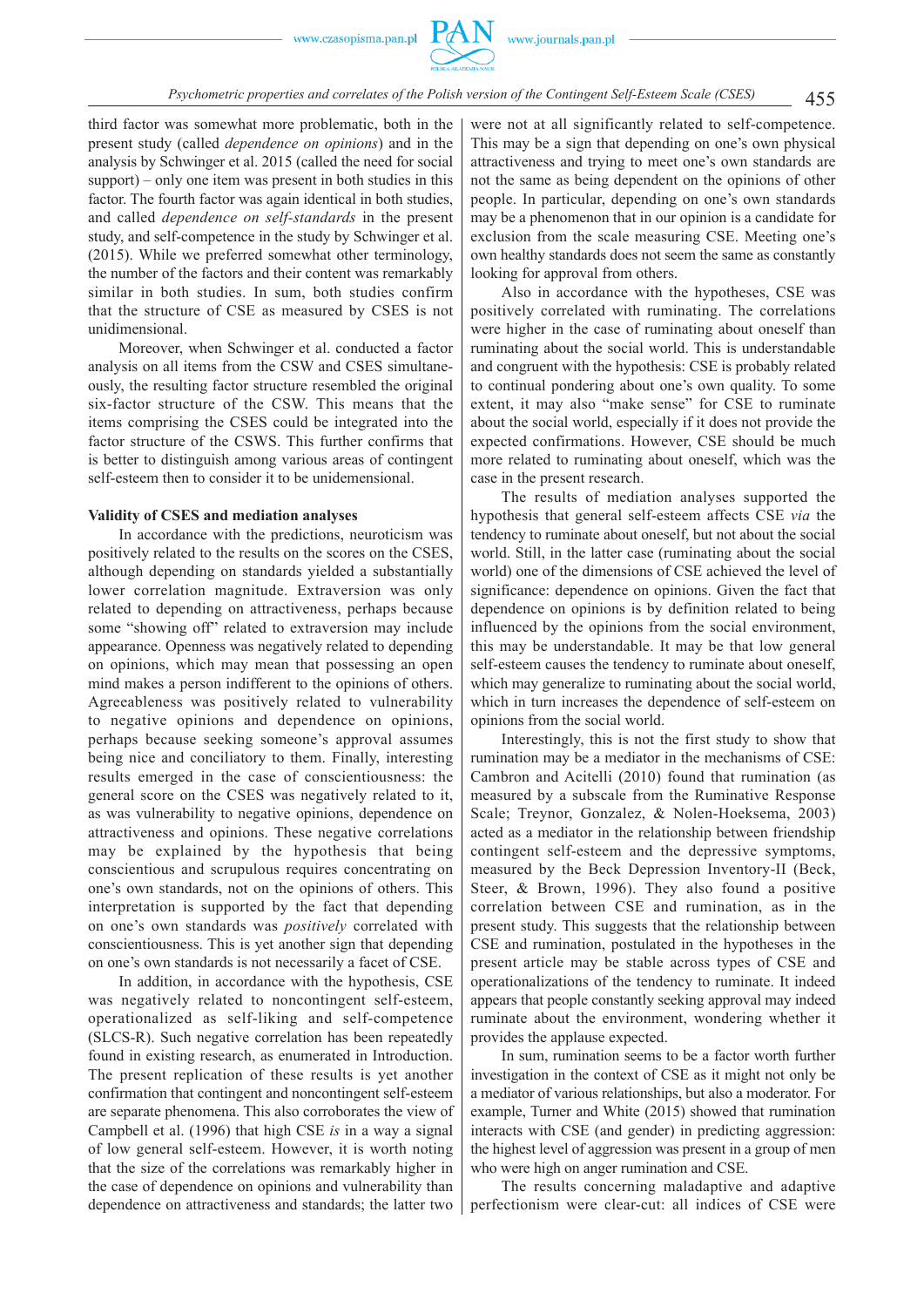

456 *Malwina Szpitalak, Romuald Polczyk, Iwona Dudek*

positively related to maladaptive perfectionism, while only one was significantly correlated with adaptive perfectionism. This is in line with the hypothesis stating that CSE is related to discrepancies between ideal self, ought self, and actual self, as is the case with maladaptive perfectionism. Depending on standards was the only facet of CSE that was correlated with adaptive perfectionism. This is understandable, as meeting one's standards and goals is simply a part of adaptive perfectionism. This is yet another argument that the CSES in its current form may include traits not necessarily directly related to CSE.

Contingent self-esteem was positively related to trait anxiety. This confirms the construct validity of the CSES as fragile self-esteem should be expected to generate anxiety constantly: in situations in which a person is not provided with the expected appreciation, admiral, and approval, he/ she may experience anxiety. Strong negative emotions have already been shown to be related to CSE: Lakey et al. (2014) found it to be related to depression and suicidal tendencies.

The discriminant (divergent) validity was confirmed by the fact that results on the CSES did not correlate much with yielding to harmful temptations. The general score on the CSES did not correlate significantly at all with it. One of its subscales (vulnerability) was positively related to yielding to temptations related to promotion. Another subscale (dependence on attractiveness) was negatively related to the ego-strength factor, Both these correlations are difficult to explain. Still, only two out of fifteen correlations were significant, which in general confirms the discriminant validity of the CSES.

In the end, a comment about gender differences on CSES should be made. Women scored slightly higher on the scale than men did. This may be somewhat surprising considering that in most existing analyses and across cultures women tend to report lower self-esteem than men do (e.g. Bleidorn et al., 2016). This however applies to *general*, not contingent self-esteem. Given the negative correlation between general and contingent self-esteem, it is not surprising that the pattern of gender differences is reversed in the case of contingent self-esteem as compared to the general one. In fact, when gender differences on general self-esteem as measured by the SLCS-R were analyzed in the present sample, women indeed scored significantly lower than men did on both subscales. The topic of gender differences and their mechanisms in the context of contingent self-esteem is worth further investigation.

In sum, the CSES proved to be a useful and valid tool. In future research it may be used as a valid tool to assess self-esteem in a range of contexts, including clinical ones. The bottom line of the research may be that high self-esteem is not always beneficial, and that the structure of contingent self-esteem is definitely multidemensional.

#### **References**

Assor, A., Roth, G., Israeli-Halevi, M., Freed, A., & Deci, E. L. (2007). Parental conditional positive regard: Another harmful type of parental control. In: A. Assor & W. S. Grolnick (Eds.), *Disentangling the construct of parental control: Conceptual and measurement issues*.

Symposium conducted at the Biennal Meeting of the Society for Research on Child Development (SRCD), Boston, MA.

- Barry, C. T., McDougall, K. H., Anderson, A. C., & Bindon, A. L. (2018). Global and contingent self-esteem as moderators in the relations between adolescent narcissism, callous-unemotional traits, and aggression. *Personality and Individual Differences*, *123*, 1–5.
- Baryła, W., & Wojciszke, B. (2005). Kwestionariusz Ruminacji [Rumination Questionnaire]. *Studia Psychologiczne*, *43*(4), 5–22.
- Beck, A. T., Steer, R. A., & Brown, G. K. (1996). *Manual for the Beck depression inventory*. San Antonio, TX: The Psychological Corporation.
- Bleidorn, W., Arslan, R. C., Denissen, J. J., Rentfrow, P. J., Gebauer, J. E., Potter, J., & Gosling, S. D. (2016). Age and gender differences in self-esteem – A cross-cultural window. *Journal of Personality and Social Psychology*, *111*(3), 396–410.
- Blom, V. (2012). Contingent self-esteem, stressors and burnout in working women and men. *Work: Journal of Prevention*, *Assessment & Rehabilitation*, *43*(2), 123–131.
- Brycz, H. (2010). Ustosunkowanie Polaków do pokus przekraczania norm i wartości [Polish attitudes towards temptations to ignore norms and values]. In: A. Kolańczyk & B. Wojciszke (Eds.), *Motywacje umysłu* [Motivations of the mind], (pp. 215–231). Sopot: Smak Słowa.
- Bushman, B. J., Moeller, S. J., & Crocker, J. (2011). Sweets, sex, or selfesteem? Comparing the value of self-esteem boosts with other pleasant rewards. *Journal of Personality*, *79*(5), 993–1012.
- Campbell, J. D., Trapnell, P. D., Heine, S. J., Katz, I. M., Lavallee, L. F., & Lehman, D. R. (1996). Self-concept clarity: Measurement, personality correlates, and cultural boundaries. *Journal of Personality and Social Psychology*, *70*(1), 141–156.
- Cambron, M. J., & Acitelli, L. K. (2010). Examining the link between friendship contingent self-esteem and the self-propagating cycle of depression. *Journal of Social and Clinical Psychology*, *29*(6), 701–726.
- Cambron, M. J., Acitelli, L. K., & Steinberg, L. (2010). When friends make you blue: The role of friendship contingent self-esteem in predicting self-esteem and depressive symptoms. *Personality and Social Psychology Bulletin*, *36*(3), 384–397.
- Costa, P. T., & McCrae, R. R. (1992). Four ways five factors are basic. *Personality and Individual Differences, 13*(6), 653–665.
- Crocker, J., & Knight, K. M. (2005). Contingencies of Self-Worth. *Current Directions in Psychological Science*, *14*(4), 200–203.
- Crocker, J., Luhtanen, R. K., Cooper, M. L., & Bouvrette, A. (2003). Contingencies of Self-Worth in college ctudents: Theory and Measurement. *Journal of Personality and Social Psychology*, *85*(5), 894–908.
- Dahlin, M., Joneborg, N., & Runeson, B. (2007). Performance-based self-esteem and burnout in a cross-sectional study of medical students. *Medical Teacher*, *29*(1), 43–48.
- Deci, E. L., & Ryan, R. M. (1995). Human autonomy: The basis for true self-esteem. In: M. H. Kernis (Ed.), *Eficacy, agency, and self-esteem* (pp. 31–49). New York, NY: Springer.
- Fecenec, D. (2008). *Wielowymiarowy Kwestionariusz Samooceny MSEI* [Multiple Questionnaire of Self-Esteem MSEI]. Warszawa: Pracownia Testów Psychologicznych PTP.
- Hallsten, L., Josephson, M., & Torgén, M. (2005). Performance-based self-esteem A driving force in burnout processes and its assessment. *Arbete och Hälsa (Work and Health)*, *4*.
- Hallsten, L., Rudman, A., & Gustavsson, P. (2012). Does contingent self-esteem increase during higher education? *Self and Identity*, *11*(2), 223–236.
- Ito, M., & Kodama, M. (2006). Self-feelings that support intentional self-development in university students: Sense of authenticity and global and contingent self-esteem. *Japanese Journal of Educational Psychology*, *54*(2), 222–232.
- James, W. (1890). *The priciples of psychology*. New York: Henry Holt and Company.
- Johnson, M., & Blom, V. (2007). Development and validation of two measures of contingent self-esteem. *Individual Differences Research*, *5*(4), 300–328.
- Juczyński, Z. (2009). *Narzędzia pomiaru w promocji, i psychologii zdrowia* [Measurement tools in promotion and psychology of health]. Warszawa: Pracownia Testów Psychologicznych PTP.